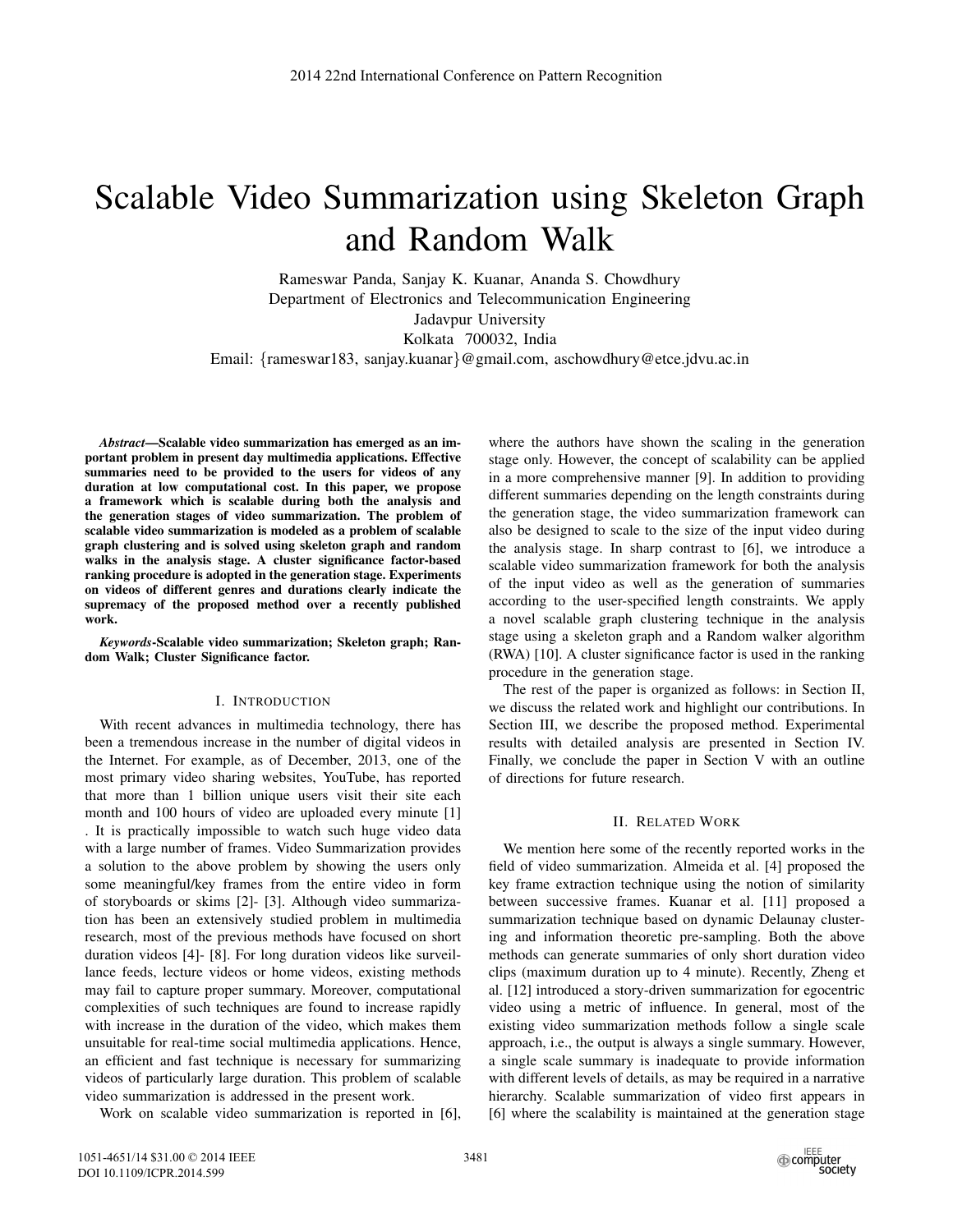using hierarchical clustering with average linkage and a ranking procedure. However, the analysis of input video sequence in [6] is not scaled to the size of the input. As a result, it fails to generate effective summaries for long duration videos due to substantial increase in the computational cost associated with the analysis stage. Recently, Yang et al. [13] proposed a scalable video summarization framework based on sparse dictionary selection. However, this method also provides scalability only in the generation stage and its usefulness is demonstrated solely on the consumer videos. So, a summarization method which is scalable at both the analysis and the generation stages and is applicable to videos from different genres has not been reported to the best of our knowledge.

We propose a scalable video summarization method based on scalable graph clustering and apply it to documentary and educational videos. The main contributions of this work are as follows:

i. From the theoretical perspective, we model the scalable video summarization problem as one of scalable graph clustering. A computationally efficient solution is proposed using skeleton graph and random walks.

ii. From the application standpoint, we design a novel architecture that provides scalability to both the analysis and the generation stages of video summarization.

#### III. PROPOSED FRAMEWORK

The proposed framework consists of a 3-step analysis stage followed by a 1-step generation stage. A block diagram showing all the four steps is presented in Fig. 1. In the first step, we construct a video similarity graph (VSG) from the frames constituting the input video. We then extract a skeleton graph, which is a subgraph of the above VSG. In the second step, a minimum spanning tree (MST) based clustering is used over the skeleton graph to obtain the initial clusters. In the third step, we propagate this initial clustering result into the VSG using a random walker algorithm [10] to obtain the final clusters. In the fourth and final step, the key frames (closest to the centroids of each cluster) are arranged according to the cluster significance factor. We now discuss all the four steps in more details. *A. Extraction of Skeleton Graph*

The first step towards video summarization is to split the video stream into a set of meaningful and manageable basic units by the process of temporal video segmentation. Instead of detecting accurate shot changes, which is affected by the presence of variety of transitions (e.g., fade in, fade out, abrupt cut) between successive video frames [2]- [3], we achieve temporal video segmentation by dividing the video stream into a set of frames (still images) [4], [7], [11], [14]. Most of the previous methods consider only a subset of video frames extracted at a predefined sampling rate. However, the choice of the sampling rate greatly influences the content of the video summary [11]. In this work, we consider all the video frames to generate a more effective video summary.



Fig. 1. Overview of the proposed scalable video summarization framework

Color is the most expressive of all the visual features. Hence, we represent each video frame by a 256-dimensional feature vector obtained from a color histogram using HSV color space (16 ranges of H, 4 ranges of S, and 4 ranges of V) [11]. The same color feature is also used in [6]. We then construct the VSG as a weighted complete graph, where each frame is represented as a vertex. The weight  $W_{ij}$  of the edge connecting the vertices  $i$  and  $j$  is given by:

$$
W_{ij} = exp(-d_{ij}^2/\sigma^2)
$$
 (1)

where  $d_{ij}$  is the histogram intersection distance [15] between the frames i and j and  $\sigma$  is a normalization parameter that determines the extent of similarity between any two frames. As suggested in [14],  $\sigma = \beta * max(d)$ , where  $\beta \leq 0.2$  and d is the set of all pair-wise distances. If  $d_{ij} \leq \sigma$ , then the two frames are deemed to have significant overlap and the edge between them is preserved. Conversely, if  $d_{ij} > \sigma$ , the frames  $i$  and  $j$  are treated as dissimilar and the associated edge is removed. In this way, we first reduce the *size* of the VSG. We next reduce the *order* of the size-reduced VSG. High degree vertices play a pivotal role in maintaining the overall structure of a dense graph. Thus, we extract a skeleton of the VSG by choosing vertices whose degrees are higher than a certain threshold [16]. The degree threshold for skeleton graph construction is chosen according to the duration of the input video stream. For example, the initial VSG of the video stream *Health Communication* with duration of 49 minutes 12 seconds contains 85107 vertices whereas the corresponding skeleton graph consists of only 3172 vertices.

#### *B. Clustering of Skeleton Graph via MST*

The objective of clustering is to remove visual redundancies between the video frames. Note that the skeleton graph obtained in the previous stage preserves the overall structure of the VSG despite its reduced order and size. So, we cluster the skeleton graph instead of the VSG using a minimum spanning tree (MST) based approach. We adopt the MST-based clustering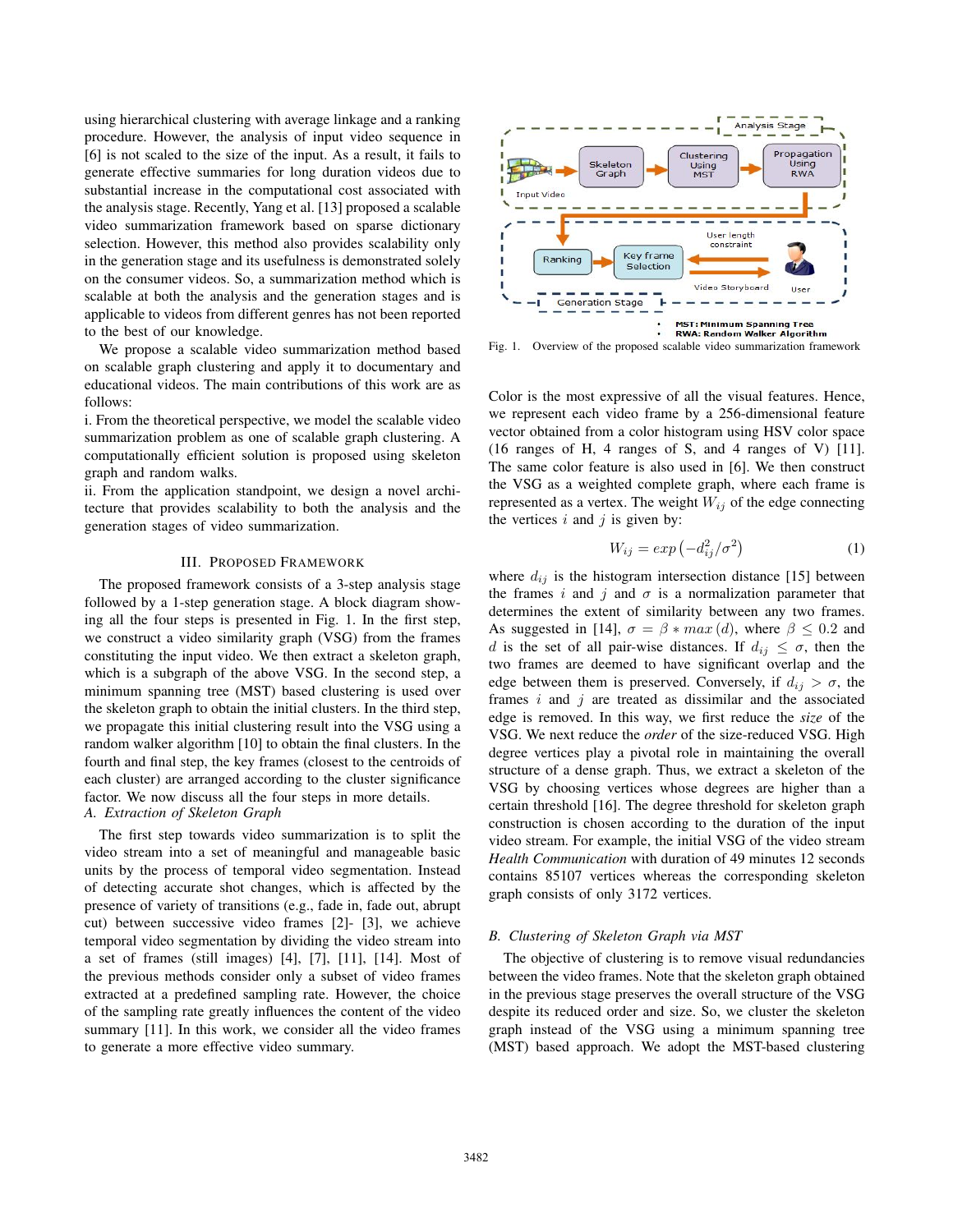because: i) it is capable of detecting clusters with irregular boundaries and ii) it does not require the number of clusters in advance. Using the MST-based clustering, we remove edges that satisfy a pre-defined inconsistency measure in order to obtain separate clusters. Let e denotes an edge in the MST connecting the vertices  $v_1$  and  $v_2$  with weight w. Let  $N_1$  and  $N_2$  be the set of direct neighborhoods of  $v_1$  and  $v_2$ . Following the normal distribution of edge weights in MST [17], the inconsistency measure can be formulated as:

$$
w > max (w_{N_1} + \sigma_{N_1}, w_{N_2} + \sigma_{N_2})
$$
 (2)

where  $w_{N_1}$  and  $w_{N_2}$  are the average weights in  $N_1$  and  $N_2$ respectively. Similarly,  $\sigma_{N_1}$  and  $\sigma_{N_2}$  represent the standard deviations of edge weights in  $N_1$  and  $N_2$  respectively. All the edges that satisfy the above inconsistency criterion are removed from the tree because such edges are most likely to be intercluster edges. The above procedure results in a set of disjoint subtrees. Each subtree represents a separate cluster.

# *C. Cluster propagation via Random Walker Algorithm*

Vertices in the skeleton graph with known cluster information are now used as seeds for clustering the VSG. Recently, Joyce et al., [16] proposed a cluster propagation algorithm for large-scale social networks using an improved version of the weighted kernel k-means algorithm. However, the work presented in [16] requires several iterative steps to propagate the initial clustering result into the original graph. We obtain the final multi-label clustering in a single interactive step instead using a Random walker algorithm [10], [20].

Let the vertices of a skeleton graph are grouped into k clusters using MST clustering. Assume these vertices as seed/marked vertices  $(V_M)$  in the VSG and the remaining vertices as unmarked  $(V_N)$ . Given a set of weights, the probability that a random walker at node  $v_i$  moves to node  $v_j$  is given by  $p_{ij} = \frac{w_{ij}}{d_i}$ , where  $d_i$  is the degree of the vertex. The objective of RWA is to calculate the probability that a random walker starting from an unmarked vertex in  $V_N$  will first reach each of the k labeled marked vertices in  $V_M$ . As suggested in [10], exact solution can be obtained without actually simulating a random walk and translating the problem to a discrete Dirichlet problem. We adopt a method based on anisotropic interpolation on graphs to solve this discrete Dirichlet problem [18]. The discrete Laplacian matrix in this connection is defined as:

$$
L_{ij} = \begin{cases} d_i & if \ i = j \\ -w_{ij} & if \ v_i \ and \ v_j \ are \ adjacent \\ 0 & otherwise \end{cases}
$$
 (3)

Using the marked and unmarked vertices, we can reorder the matrix L as:

$$
L = \left[ \begin{array}{cc} L_M & B \\ B^T & L_N \end{array} \right] \tag{4}
$$

In equation (4),  $L_M$  and  $L_N$  represents the Laplacian matrix between marked vertices and unmarked vertices respectively.

Let the probability at each vertex  $v_i$  for each cluster label s,  $0 < s \leq k$ , be denoted by  $x_i^s$ . Now, we define a labeled vector with length  $|V_M|$  for each cluster label s at a vertex  $v_j \in$  $V_M(j = 1, ..., m)$  as:

$$
m_j^s = \begin{cases} 1, & if \ label(v_j) = s \\ 0, & if \ label(v_j) \neq s \end{cases}
$$
 (5)

Subsequently, the potentials for all the cluster labels can be found by solving the system  $L_N X = -BM$ , where Xhas columns given by each  $x<sup>s</sup>$  and M has columns given by each  $m<sup>s</sup>$ . We have implemented the standard conjugate gradient algorithm to solve the system of equations [19]. Finally, the cluster labels for each node  $v_i$  is obtained by the cluster label corresponding to  $max(x_i^s)$ .

## *D. Ranking and Key frame selection*

The objective of the ranking stage is to generate suitable summaries for a wide range of potential lengths without increasing the computational complexity. To obtain a scalable representation of video storyboard, we ranked the clusters according to their Cluster Significance Factor (CSF). CSF(s) signifies the content represented by each cluster  $s$  and is defined as:

$$
CSF(s) = \frac{C_S}{\sum_{j=1}^k C_j} \tag{6}
$$

In the above equation  $C_S$  denotes the number of frames in the cluster s,  $C_j$  denotes the number of frames in the cluster j and  $k$  represents the total number of clusters. We rank the clusters in the VSG according to the decreasing CSF values. So, the cluster with the highest CSF value has the rank 1 and so on. For each user request, the ranked list is processed to produce the video summary satisfying the length constraint. Let us assume that the user length request is  $l$  and the number of clusters obtained from the analysis stage is  $k$ . Then, following cases may occur:

**Case 1.**  $l \leq k$ : When the user length request is less than the number of clusters, the algorithm captures the overall content of the video by selecting one key frame from each of the top l clusters in the ranked list. For each cluster, the frame closest to the cluster centroid is selected.

**Case 2.**  $l > k$  : When the user length request is more than the number of clusters, the algorithm follows an iterative strategy to select  $l$  number of frames from  $k$  clusters. This strategy is given below:

1. First, choose one frame closest to the centroid from each cluster to obtain a summary consisting of  $k$  key frames. This step ensures the proper content coverage of the video storyboard.

2. Next, select the remaining  $l - k$  frames from the ranked list. In order to extract more than one frame from any cluster, we pick the frame whose distance from the mean of the already chosen frames from that cluster is largest. The goal of this step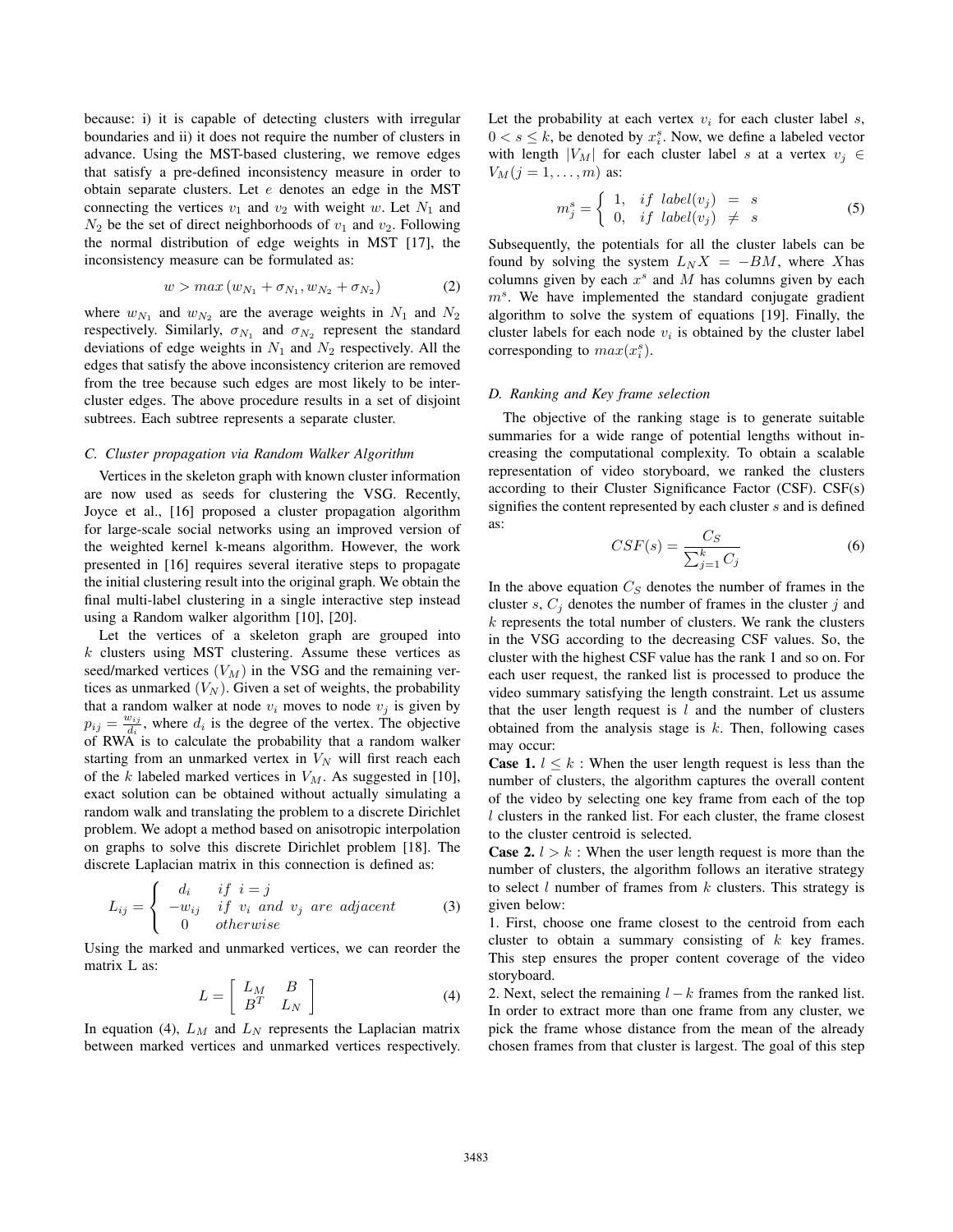| Video Name                                | Video ID | Length (Hr:Mm: Sec) | <b>Frames</b> | Genre       |
|-------------------------------------------|----------|---------------------|---------------|-------------|
| A New Horizon, Segment 06                 |          | 00:01:05            | 1944          | Documentary |
| Drift Ice as a Geologic Agent, Segment 03 |          | 00:01:31            | 2742          | Educational |
| Space Work 5                              |          | 00:29:49            | 52,202        | Documentary |
| <b>Health Communication</b>               | 4        | 00:49:12            | 85.107        | Educational |
| Tribute to World War II Nisei Veterans    |          | 01:34:33            | 1.64.550      | Educational |

TABLE I INFORMATION ABOUT EXPERIMENTAL DATASETS

TABLE II PERFORMANCE COMPARISON USING OBJECTIVE MEASURES.

| <b>Measures</b> | Video ID       | $S1$ [6] | S1 Proposed | S2 [6] | S <sub>2</sub> Proposed | S3 [6] | S3 Proposed |
|-----------------|----------------|----------|-------------|--------|-------------------------|--------|-------------|
| Fidelity        |                | 0.56     | 0.54        | 0.60   | 0.63                    | 0.61   | 0.62        |
|                 | っ              | 0.42     | 0.44        | 0.43   | 0.58                    | 0.56   | 0.59        |
|                 | 3              | 0.47     | 0.61        | 0.46   | 0.58                    | 0.49   | 0.60        |
|                 | 4              | 0.50     | 0.67        | 0.52   | 0.72                    | 0.47   | 0.69        |
|                 | 5              | 0.32     | 0.74        | 0.47   | 0.68                    | 0.35   | 0.73        |
| <b>SRD</b>      |                | 3.67     | 3.75        | 4.31   | 4.41                    | 4.43   | 4.76        |
|                 | $\overline{c}$ | 2.98     | 3.20        | 3.01   | 3.86                    | 3.65   | 3.98        |
|                 | 3              | 3.20     | 3.68        | 3.37   | 4.31                    | 3.91   | 5.34        |
|                 | 4              | 3.21     | 5.64        | 3.96   | 6.48                    | 4.31   | 7.01        |
|                 | 5              | 2.90     | 4.02        | 3.02   | 5.78                    | 4.10   | 6.56        |

is to capture maximum variation in the summary.

Note that our generation stage is able to produce scalable summaries depending on the user length constraints without incurring additional computational cost from analyzing the video sequence again (*analyze once, generate many*).

Algorithm : SCALABLE VIDEO SUMMARIZATION

INPUT: A video and user length request l.

**OUTPUT**:  $l$  key frames.

# Procedure

# *Extraction of Skeleton Graph*

1. Construct the VSG with edge weights given by eq. (1) 2. Reduce the size of the VSG on removing the edges with distance  $d_{ij} > \sigma$ , where  $\sigma = \beta * max(d)[14]$ .

3. Construct the skeleton graph of the size reduced VSG by choosing vertices whose degrees are higher than a certain threshold.

#### *Clustering of Skeleton Graph via MST*

4. Construct a minimum spanning tree of the skeleton graph.

5. Remove the inconsistent edges from the tree using eq. (2).

6. Final disjoint subtrees represent separate clusters (k).

# *Cluster propagation via Random Walker Algorithm*

7. Define the discrete Laplacian matrix (L) as in eq. (4).

8. Find the potentials for all the cluster labels (s) by solving the system  $L_N X = -BM$ 

9. Apply the conjugate gradient algorithm to solve the above system of equations [19].

10. Finally, obtain the cluster label for each node  $v_i$  using  $max(x_i^s)$ .

# *Ranking and Key frame selection*

11. Rank the clusters in decreasing order according to eq. (6).

12. If  $l \leq k$ , then select one key frame from each of the top  $l$  clusters in the ranked list. For each cluster, the frame closest to the cluster centroid is selected.

Else, follow the iterative strategy given below.

First, obtain a summary consisting of  $k$  key frames by choosing one frame per cluster.

Next, select the remaining  $l - k$  frames from the ranked list by picking a frame whose distance from the mean of the already chosen frames from that cluster is largest. End Procedure

## IV. EXPERIMENTAL RESULTS AND DISCUSSION

In this section, we present the experimental results. Both qualitative and quantitative performance comparisons are shown.

# *A. Evaluation dataset and Performance measures*

We have experimented with 5 test video segments belonging to different genres (e.g., documentary, educational) from the Open Video (OV) projects [21]. All test videos are in MPEG-1 format with  $352 \times 240$  pixels and durations range from 1 min 05 sec to 1 hr, 34 min, 33 sec. Detailed information of the test videos are given in Table I. Fidelity, a global descriptor of the summary and Shot Reconstruction Degree (SRD), a local descriptor of the summary [11], [15] are used as the two objective measures. For the subjective study, Informativeness and Visual pleasantness [6] are applied.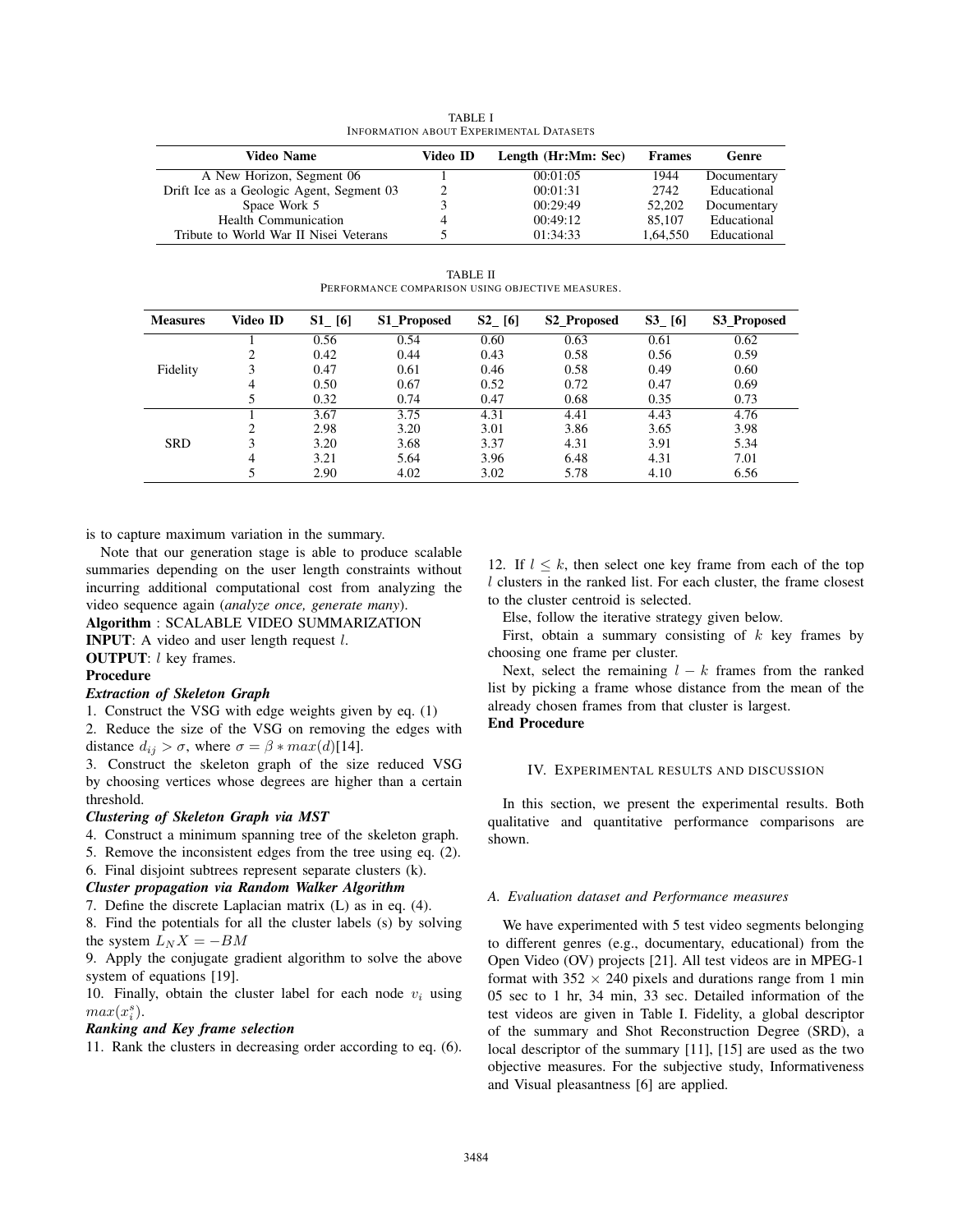#### *B. Comparative performance analysis experiments*

In this section we make a comparative performance analysis to evaluate the results of the proposed method. We already mentioned two reported works on scalable video summarization [6], [13]. However, the method in [13] is limited to only consumer videos. For this reason, we have compared our work with [6], which we call the baseline method. We have implemented and tested the baseline method on the five datasets in Table I at three different scales (user length requests) of S1  $= 5$  frames,  $S2 = 10$  frames and  $S3 = 15$  frames. Table II presents a comparative performance analysis of our proposed method and the baseline method using fidelity and SRD. This table demonstrates that the proposed method outperforms the baseline method in as many as 28 out of 30 cases (5 videos  $\times$  3 scales  $\times$  2 measures). This improvement is evident at different scales and for videos from different genres with different durations. We now show the summaries for two videos of very different durations using our method and the baseline approach. The key frames in the summaries are arranged according to the CSF. Fig. 2 presents the video summaries produced by these two different approaches for the small duration video *Drift Ice as a Geologic Agent, Segment 03* at a scale of 10. The figure clearly shows the redundancy in the output of the baseline method (inclusion of both first and second frames and similarly both fourth and fifth frames). This redundancy is removed in the video summary obtained from our proposed method. Fig. 3 shows the video summaries produced by both the methods for a long duration video *Health Communication* at a scale of 10. Although the two summaries in Fig. 3 have several overlaps but better summary quality is achieved by our proposed framework which can be confirmed by a visual comparison of the two video summaries as well as from Fidelity and SRD values.

We conduct a user study with 10 volunteers for subjective evaluation. A speed-up version of the original video clips are shown to the users. Then, they are asked to assign a score between 1 and 5 (1 indicates the worst score and 5 indicates the best score) for Informativeness and Visual pleasantness of the summaries. Table III shows the mean results from these 10 volunteers. The results indicate that our summaries are significantly better than [6] for the long duration videos and marginally better for the short duration videos.

#### *C. Comparative computational complexity experiments*

In this section, we make a comparative analysis to validate the scalability in the analysis stage. All the experiments are performed on a desktop PC with Intel(R)core(TM) i5-2400 processor and 8 GB of DDR2-memory. Table IV shows the performance comparison with [6] on the total processing time required to produce the summaries that includes time required for both analysis and generation stages. From Table IV, it can be observed that the processing time required by [6] increases rapidly with an increase in the duration of the video. However, our proposed framework is highly efficient in producing video summaries irrespective of their duration. For example, a speed up factor (ratio of processing times) of 6 is achieved for the video stream *Space Work 5* at a scale of 5 and a speed up factor of 5 is achieved for the video stream *Tribute to World War II Nisei Veterans* at a scale of 10.This fast processing time is a result of the underlying scalable graph clustering adopted in the proposed framework. This scalability in the analysis stage makes our framework highly suitable for real-time social multimedia applications where huge amount of video data need to be processed.

#### V. CONCLUSION

In this paper, we proposed a novel framework for scalable video summarization using scalable graph clustering and a ranking procedure. Our framework provides scalability during both the analysis and the generation stages of video summarization, thereby making it highly amenable for real-time social multimedia applications. Experimental results clearly demonstrate the superiority of our method over a recently published work [6]. In future, we will focus on the integration of more extensive set of video features to further improve the summarization result. Another direction of future research will be to examine the scalability during the analysis stage of videos from different genres with same length.

#### **REFERENCES**

- [1] http://www.youtube.com/t/press\_statistics.
- [2] A.G. Money, H.W. Agius, Video summarization: a conceptual framework and survey of the state of the art, Journal of Visual Communication and Image Representation, 19 (2), pp. 121143, 2008.
- [3] B.T. Truong, S. Venkatesh, Video abstraction: a systematic review and classification, ACM Transactions on Multimedia Computing, Communications, and Applications, 3 (1) pp. 137, 2007.
- [4] J. Almeida, N.J. Leite and R.S. Torres, VISON: Video Summarization for Online applications, Pattern Recognition Letters, vol. 33, pp. 397- 409, 2012.
- [5] S.E.F. Avila, A.P.B. Lopes, A. Jr. Luz and A.A. Araujo. VSUMM: A mechanism designed to produce static video summaries and a novel evaluation method. Pattern Recognition Letters, 32 (1), pp. 5668, 2011.
- [6] L. Herranz, J. M. Martinez, A Framework for Scalable Summarization of Video, IEEE Transaction on Circuit System for Video Technology, 20(9), pp. 1265-1270, 2010.
- [7] A.S. Chowdhury, S. K. Kuanar, R. Panda and M.N. Das, Video Storyboard Design using Delaunay Graphs, In: Twenty First International Conference on Pattern Recognition, pp. 3108-3111, 2012.
- [8] N. Ejaz, T. B. Tariq and S. W. Baik, Adaptive key frame extraction for video summarization using an aggregation mechanism, Journal of Visual Communication and Image Representation, vol. 23, pp. 1031-1040, 2012.
- [9] L. Herranz and J. M. Martnez, An integrated approach to summarization and adaptation using H.264/MPEG-4 SVC, Signal Process.: Image Communication., vol. 24, no. 6, pp. 499509, 2009.
- [10] N. Paragios, Y. Chen and O. Faugeras, Handbook of Mathematical Models in Computer Vision, Springer, 2006.
- [11] S. K. Kuanar, R. Panda, A.S. Chowdhury, Video Key frame Extraction through Dynamic Delaunay Clustering with a Structural Constraint, Journal of Visual Communication and Image Representation, 24 (7), pp. 12121227, 2013.
- [12] Lu Zheng, K. Grauman, Story-Driven Summarization for Egocentric Video, In: IEEE Conference on Computer Vision and Pattern Recognition, pp. 2714 - 2721, 2013.